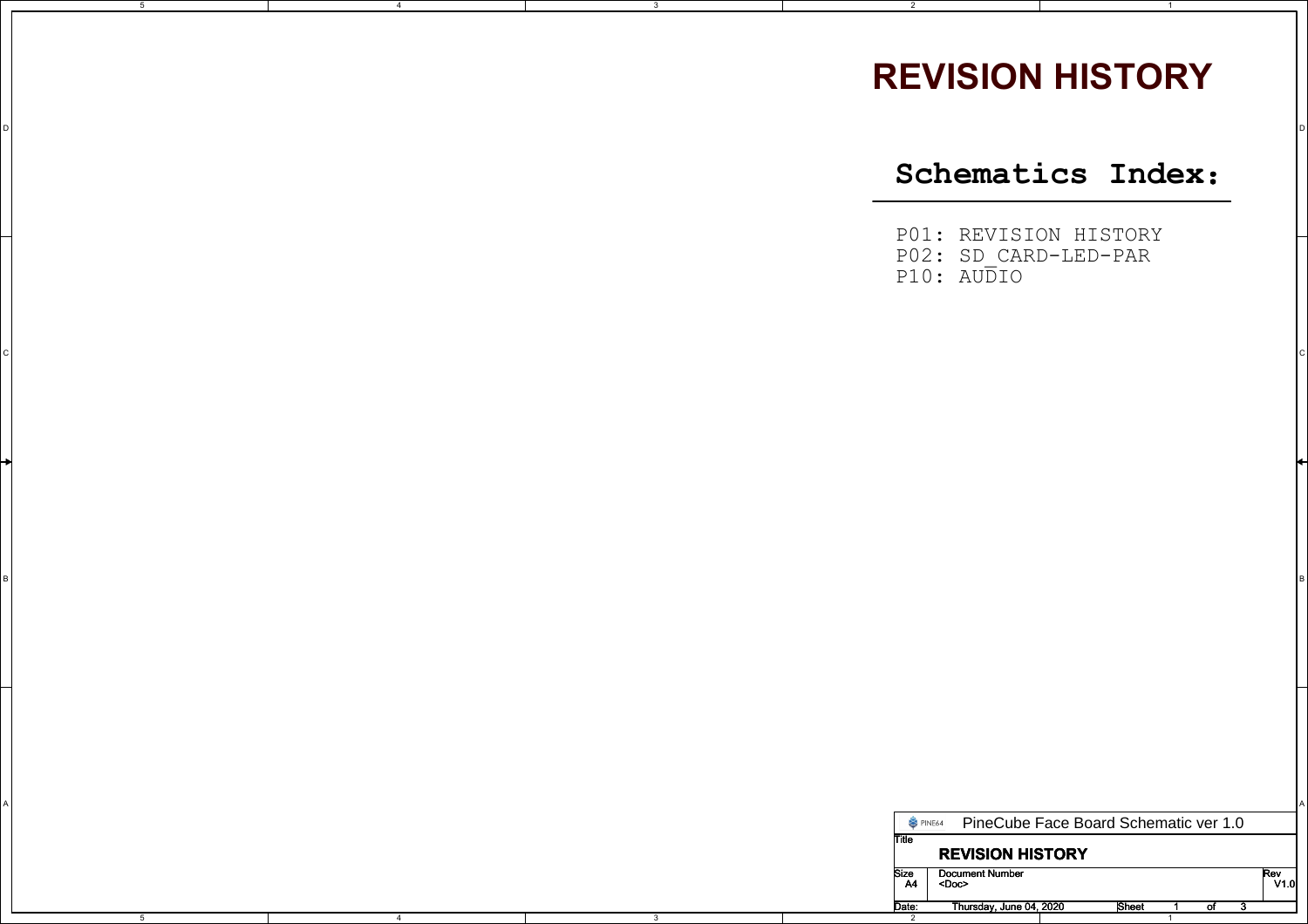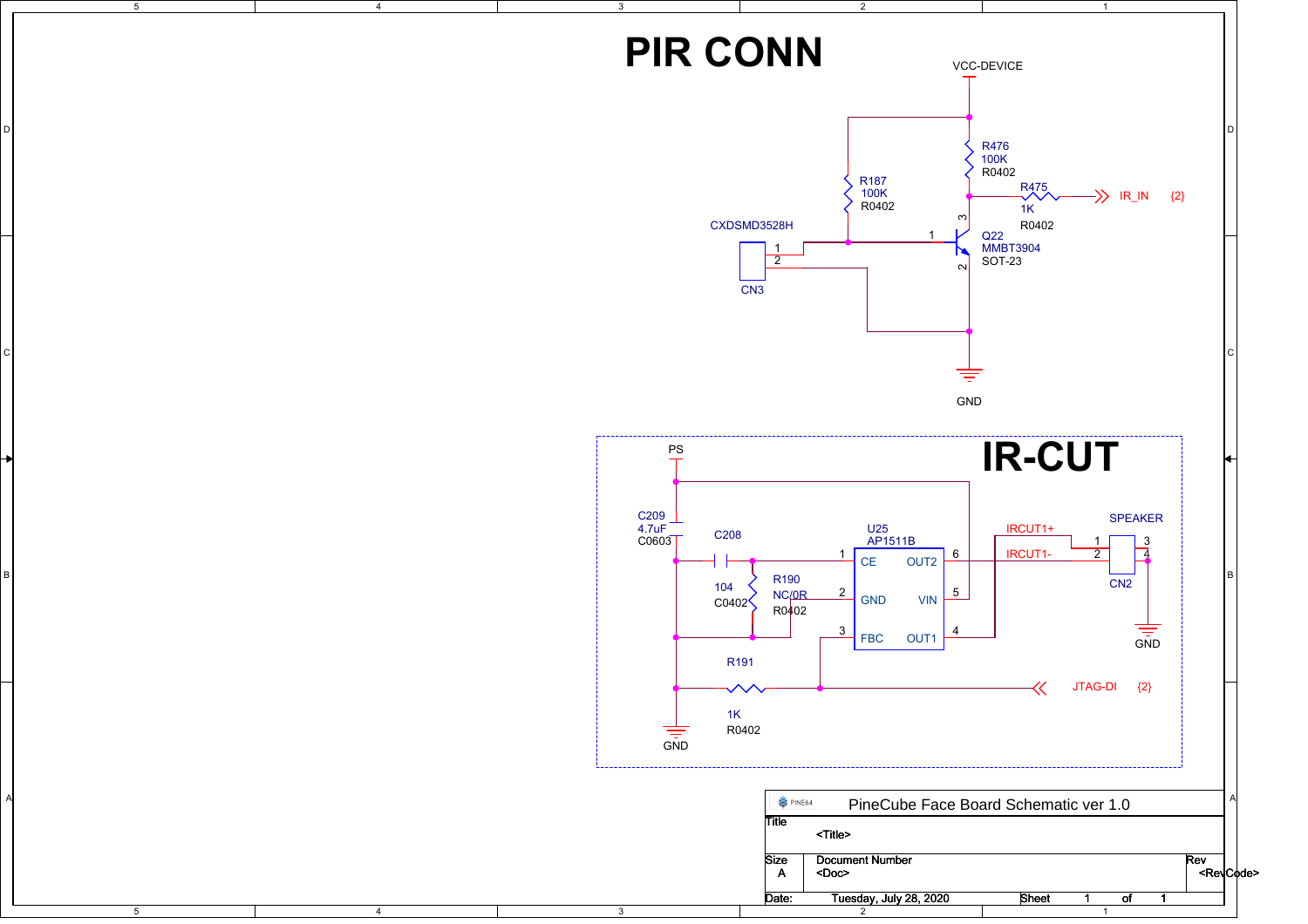

D

A